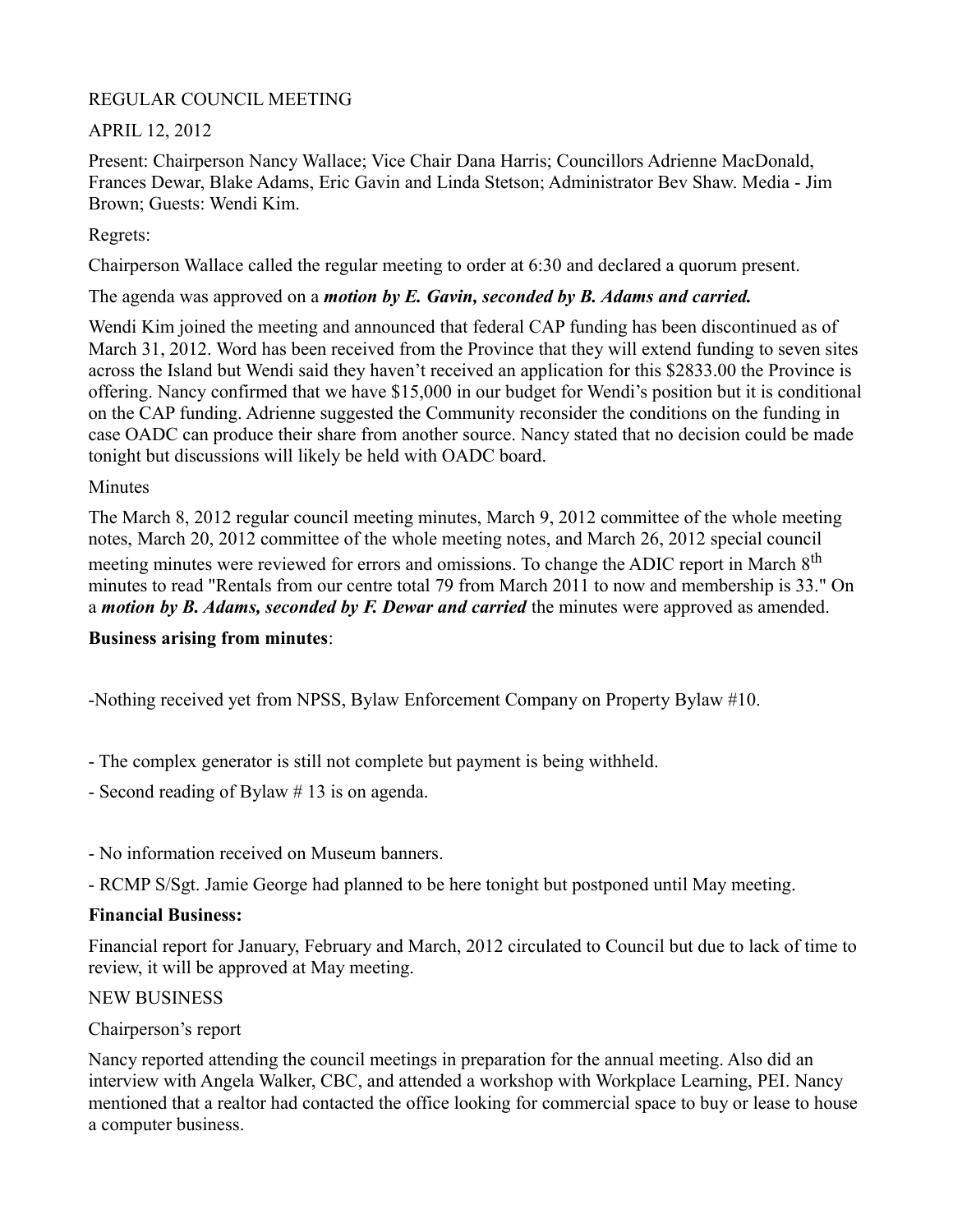Emergency Measures Bylaw

Second reading of O'Leary Emergency Measures Bylaw # 13 was approved on a *motion by D. Harris, seconded by L. Stetson and carried.*

Motion to adjourn to hold a short in camera session

At 6:55 pm, it was *moved by D. Harris, seconded by B. Adams and carried* to adjourn the meeting to discuss issues concerning the CN Station.

\*\*\*\*\*\*\*\*\*\*\*\*\*\*\*\*\*\*\*\*\*\*\*\*\*\*\*\*\*\*\*\*\*\*\*\*\*\*\*\*\*\*\*\*\*\*\*\*\*\*\*\*\*\*\*\*\*\*\*\*\*\*\*\*\*\*\*\*\*\*\*\*\*\*\*\*\*\*

Chairperson Wallace reconvened the Council meeting at 7:10 pm.

CN tender motion

### It was *moved by D. Harris, seconded by F. Dewar and carried:*

Whereas Council met as a committee of the whole on March 9, 2012 and agreed to accept Ben Bremner's offer to purchase the CN Station for \$55,000.00;

Whereas Council discovered that the cenotaph area needs to be subdivided from the stationhouse property;

Therefore be it resolved that Council reduce the purchase price to \$45,000.00 due to the subdivision;

And also be it resolved that accept this decision to accept Ben Bremner's offer with a condition that proof of funding be supplied within 30 days of March 9, 2012, the date of the original decision.

CN tender revocation

Moved by D. Harris, seconded by L. Stetson and carried:

Whereas conditions of proof of funding from Ben Bremner have not been satisfied;

Whereas the Community of O'Leary has tenants currently housed in the CN Station and a prospective tenant as well that require confirmation of the sale of the property;

Therefore be it resolved that the Community of O'Leary revoke its agreement to sell the CN Station to Ben Bremner, advise the tenants and prospective tenant that rental agreements will be drafted for their tenancy.

CN Subdivision

Due to sale agreement failure, it is unnecessary to subdivide the land at this time.

Hockey history group request for donation

It was *moved by B. Adams, seconded by E. Gavin and carried* that a donation request from the O'Leary Hockey History Book committee be denied. It was felt that government funds for this project should have completed it.

Bylaw enforcement contract

After the March 26, 2012 special council meeting, Al White of NPSS provided information to Council on contracts with his firm to provide bylaw enforcement services. It was *moved by B. Adams, seconded by A. MacDonald and carried* that the Community of O'Leary enter into a three year contract with National Port Security Systems for 50 hours annually at a cost of \$1750.00.

Surveillance cameras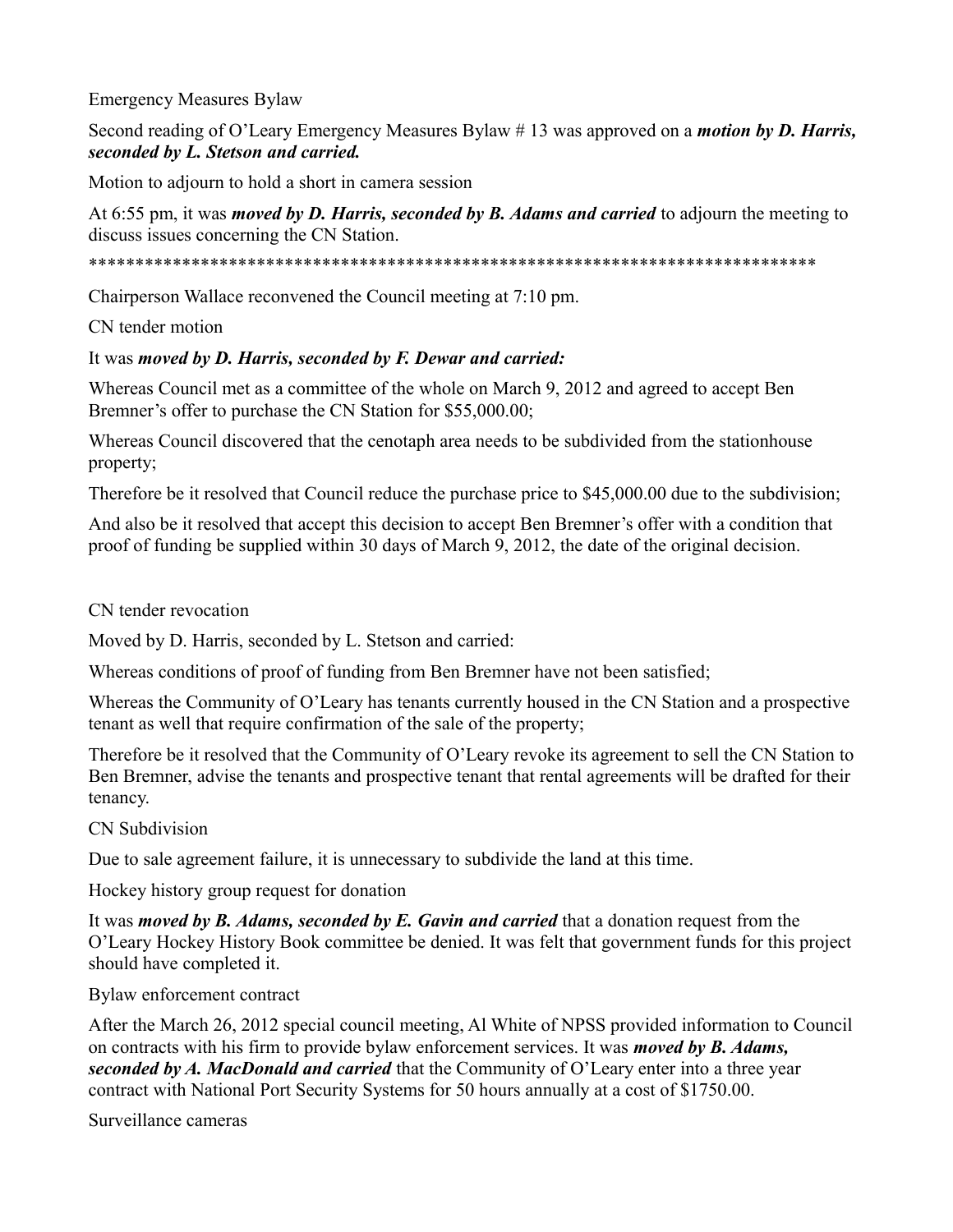It was *moved by D. Harris, seconded by L. Stetson and carried* that the Community of O'Leary contact Combat Computers, the company we received quotes from last year for surveillance cameras, and advise that we wish to contract with their firm to install two cameras in O'Leary - one in Centennial Park and one at the O'Leary Farmers Co-op. (Vote held: 4 for and 2 against.)

#### Garden Work

Council agreed that this year's garden work be advertised for quotes. When prices in, to do an email survey to Council members.

Adrienne mentioned the Communities in Bloom program and agreed to look into it.

# New Horizons seniors grant

Thelma Sweet of the seniors club, approached Bev with an inquiry as to anything needed to enhance the boardroom so they may apply for funding through the New Horizons program. Council mentioned a flat screen TV for users of the boardroom.

# Reports from departments:

### Potato Blossom Festival

Adrienne reported that they've been meeting regularly, the car show still requires an organizer and the kids day needs one as well. Plans are being made for the flea and farmers market, the banquet, the ambassadorship and the official opening. There doesn't seem to be a midway available and they are trying to have all events in one area, the arena. Eric Phillips and Stanley MacDonald are acting as chairs but subcommittees have been struck.

### Sanitation & Properties

Blake reported that all is well with the Sanitation department and renovations to the CN and ADIC have been completed.

# ADIC

Frances and Linda reported that they've met with Stacie and discussions are being held with a potential user for the centre. More details will be available at a later date. Linda expressed concern that Stacie feels she's being watched and it was making her and centre members uncomfortable. Stacie was advised to keep records of the occurrences and to report to RCMP if it continues.

# Streets and Sidewalks

Frances stated that a survey of the sidewalk condition will be done soon.

# Police

Dana reviewed the RCMP monthly report for March. The members answered 13 calls for service, completed 2 criminal background checks and spent 185 hours on policing O'Leary. Provincial statutes breakdown - 1 Liquor Control Act violation; 1 non-moving traffic violation, 2 speeding violations and 3 written warnings.

# Recreation

Tylan's monthly report was circulated to Council. Highlights included March break activities recap, notice of ball hockey and flag football programs and festival planning. Dana also mentioned that Tylan has been working with a group to make application to Softball Canada for the 2013 Under 16 girls softball nationals. It was agreed that this event would be beneficial to O'Leary and a *motion by L.*